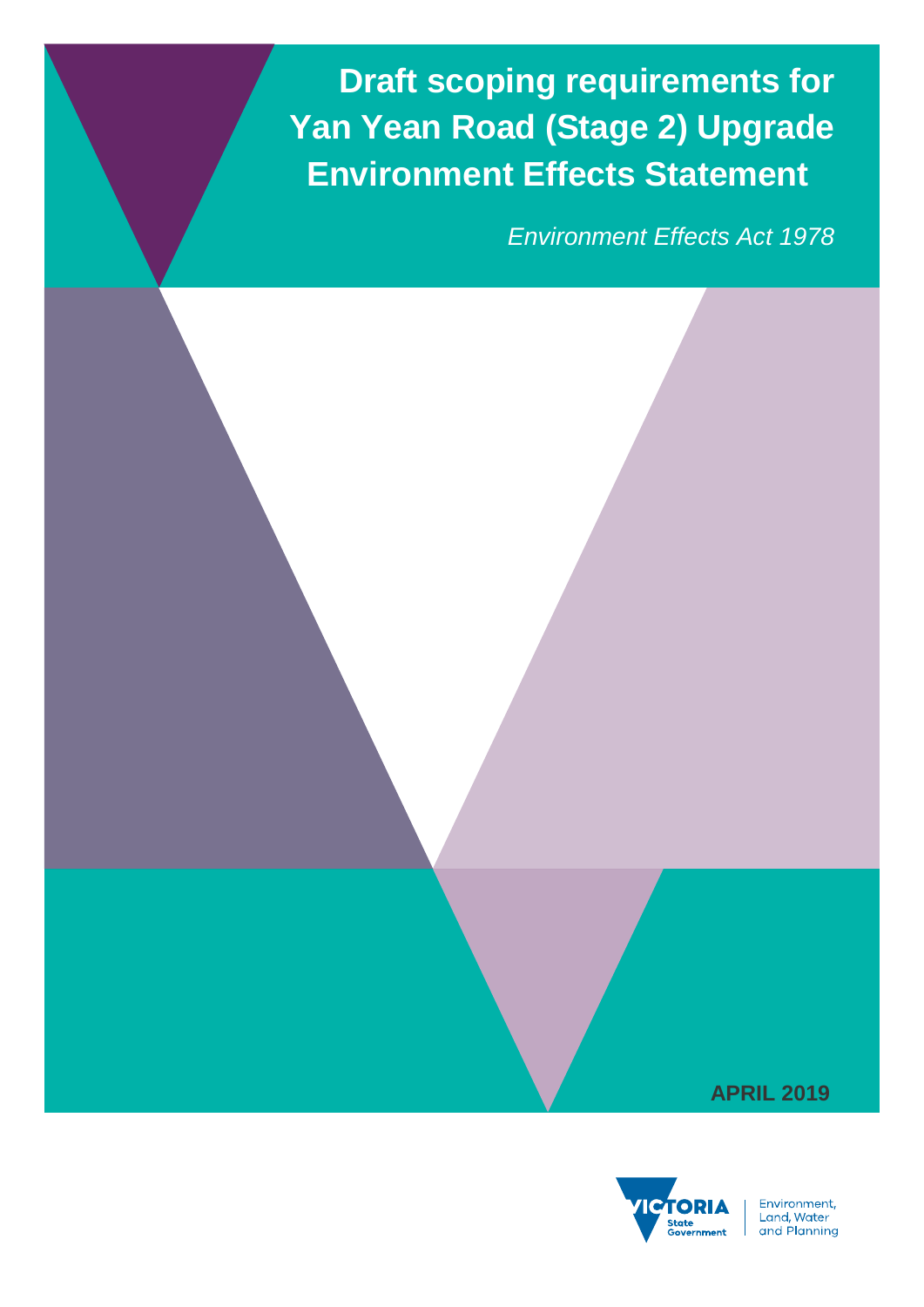© The State of Victoria Department of Environment, Land, Water and Planning 2018

 $\odot$  $\left($ 

This work is licensed under a Creative Commons Attribution 4.0 International licence. You are free to re-use the work under that licence, on the condition that you credit the State of Victoria as author. The licence does not apply to any images, photographs or branding, including the Victorian Coat of Arms, the Victorian Government logo and the

Department of Environment, Land, Water and Planning (DELWP) logo. To view a copy of this licence, visit <http://creativecommons.org/licenses/by/4.0/>

#### **Disclaimer**

This publication may be of assistance to you but the State of Victoria and its employees do not guarantee that the publication is without flaw of any kind or is wholly appropriate for your particular purposes and therefore disclaims all liability for any error, loss or other consequence which may arise from you relying on any information in this publication.

### **Accessibility**

If you would like to receive this publication in an alternative format, please telephone the DELWP Customer Service Centre on 136186, email [customer.service@delwp.vic.gov.au,](mailto:customer.service@delwp.vic.gov.au) or via the National Relay Service on 133 677 [www.relayservice.com.au.](http://www.relayservice.com.au/) This document is also available on the internet at [www.delwp.vic.gov.au.](http://www.delwp.vic.gov.au/)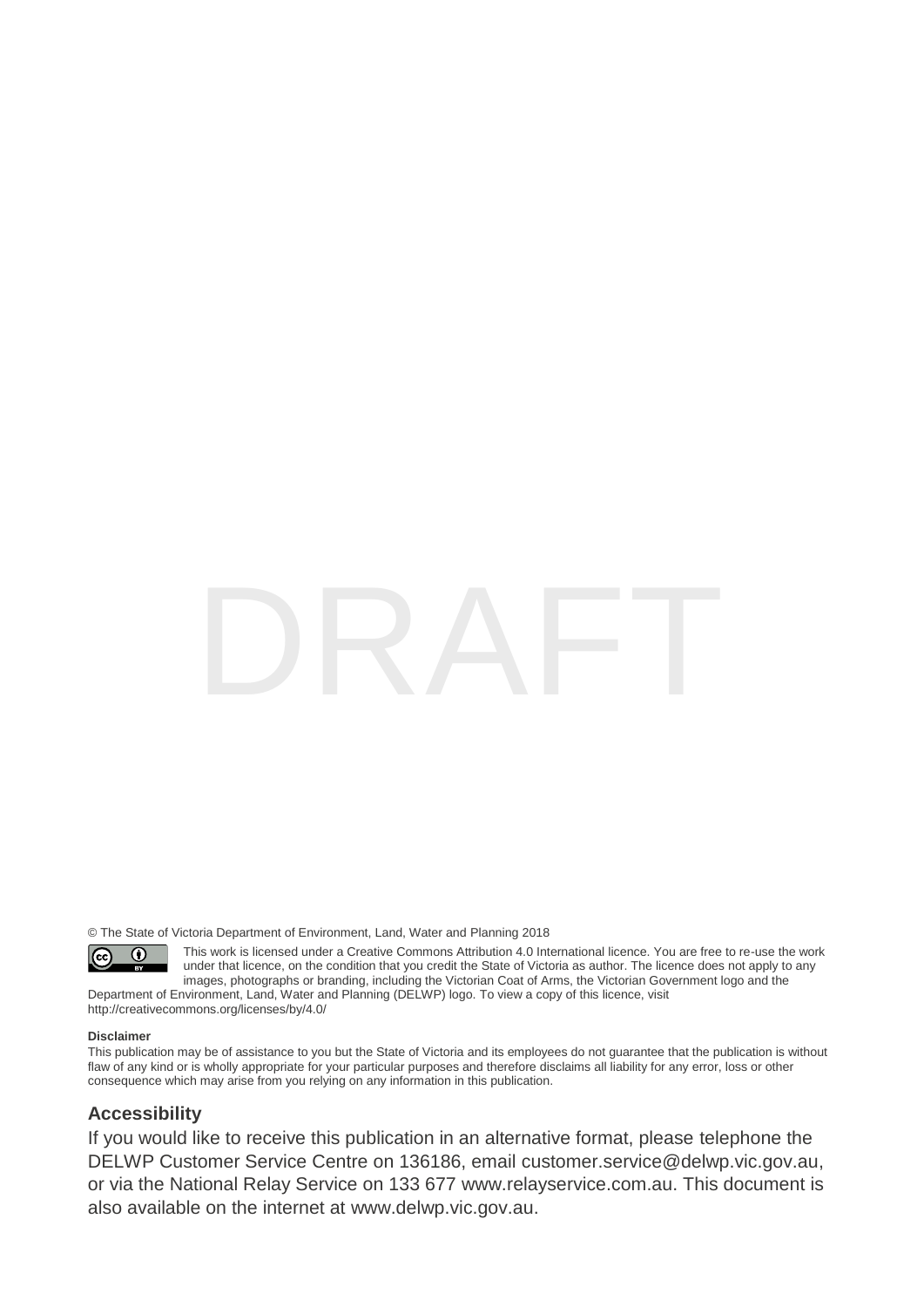# **Public comments invited**

Public comments are invited on these draft Scoping Requirements in relation to matters that should be investigated and documented as part of the Environment Effects Statement (EES) process for the proposed Yan Yean Road (Stage 2) Upgrade project.

A copy of the draft Scoping Requirements can be downloaded from the Department of Environment, Land, Water and Planning website at [www.delwp.vic.gov.au/environmental-assessment.](http://www.delwp.vic.gov.au/environmental-assessment)

The draft Scoping Requirements are open for public comment until 5:00pm on 17 May 2019.

Any comments received will be considered during the finalisation of the Scoping Requirements. Please note that any submissions on the draft Scoping Requirements will be treated as public documents.

Written comments should be posted to: Impact Assessment Unit, Planning Department of Environment, Land, Water & Planning PO Box 500, EAST MELBOURNE VIC 8002 or emailed to: environment.assessment@delwp.vic.gov.au

ls Upgrade<br>
jects Victoria<br>
0 105 105<br>
<u>Proadprojects.vic.gov.au</u><br>
<u>/your.roadprojects.vic.gov.au/yan-yean-road-stage-2</u><br>
he EES process and Draft Scoping Requirement should be directed to the de<sub>l</sub><br>
nent Unit<br>
2 5503 Queries about the Yan Yean Road (Stage 2) Upgrade project itself should be directed to the proponent: Suburban Roads Upgrade Major Road Projects Victoria Telephone: 1800 105 105 Email: [contact@roadprojects.vic.gov.au](mailto:contact@roadprojects.vic.gov.au) Website: https://your.roadprojects.vic.gov.au/yan-yean-road-stage-2

Queries about the EES process and Draft Scoping Requirement should be directed to the department: Impact Assessment Unit Telephone: 8392 5503 Email[:environment.assessment@delwp.vic.gov.au](mailto:environment.assessment@delwp.vic.gov.au)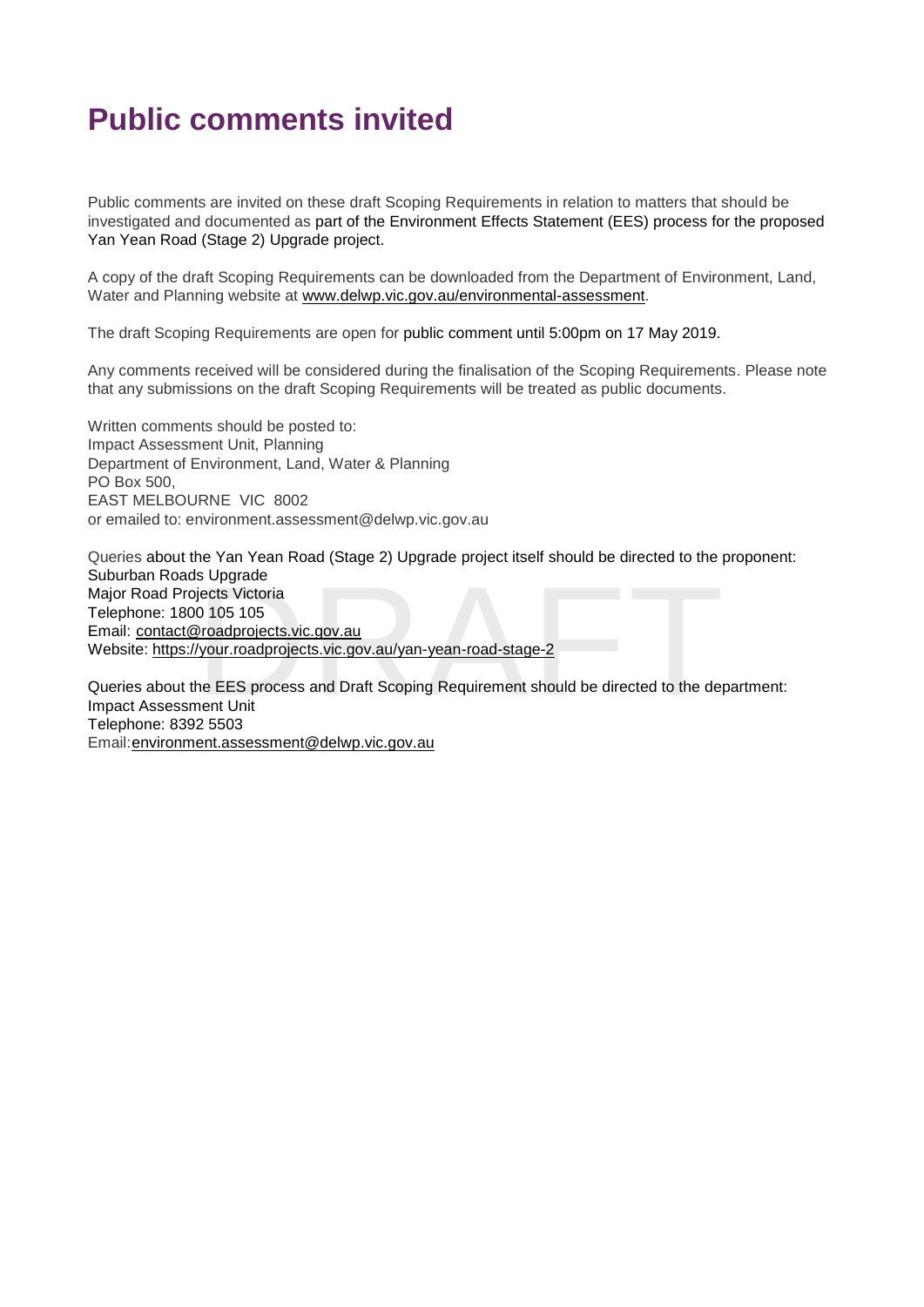# **List of Abbreviations**

| <b>DELWP</b> | Department of Environment, Land, Water and Planning                  |
|--------------|----------------------------------------------------------------------|
| EE Act       | <b>Environment Effects Act 1978</b>                                  |
| EES.         | Environment effects statement                                        |
| EMF          | Environmental management framework                                   |
| EPBC Act     | <b>Environment Protection and Biodiversity Conservation Act 1999</b> |
| FFG Act      | Flora and Fauna Guarantee Act 1988                                   |
| km           | kilometre                                                            |
| <b>MNES</b>  | Matters of national environmental significance                       |
| <b>MRPV</b>  | Major Roads Projects Victoria                                        |
| <b>TRG</b>   | Technical reference group                                            |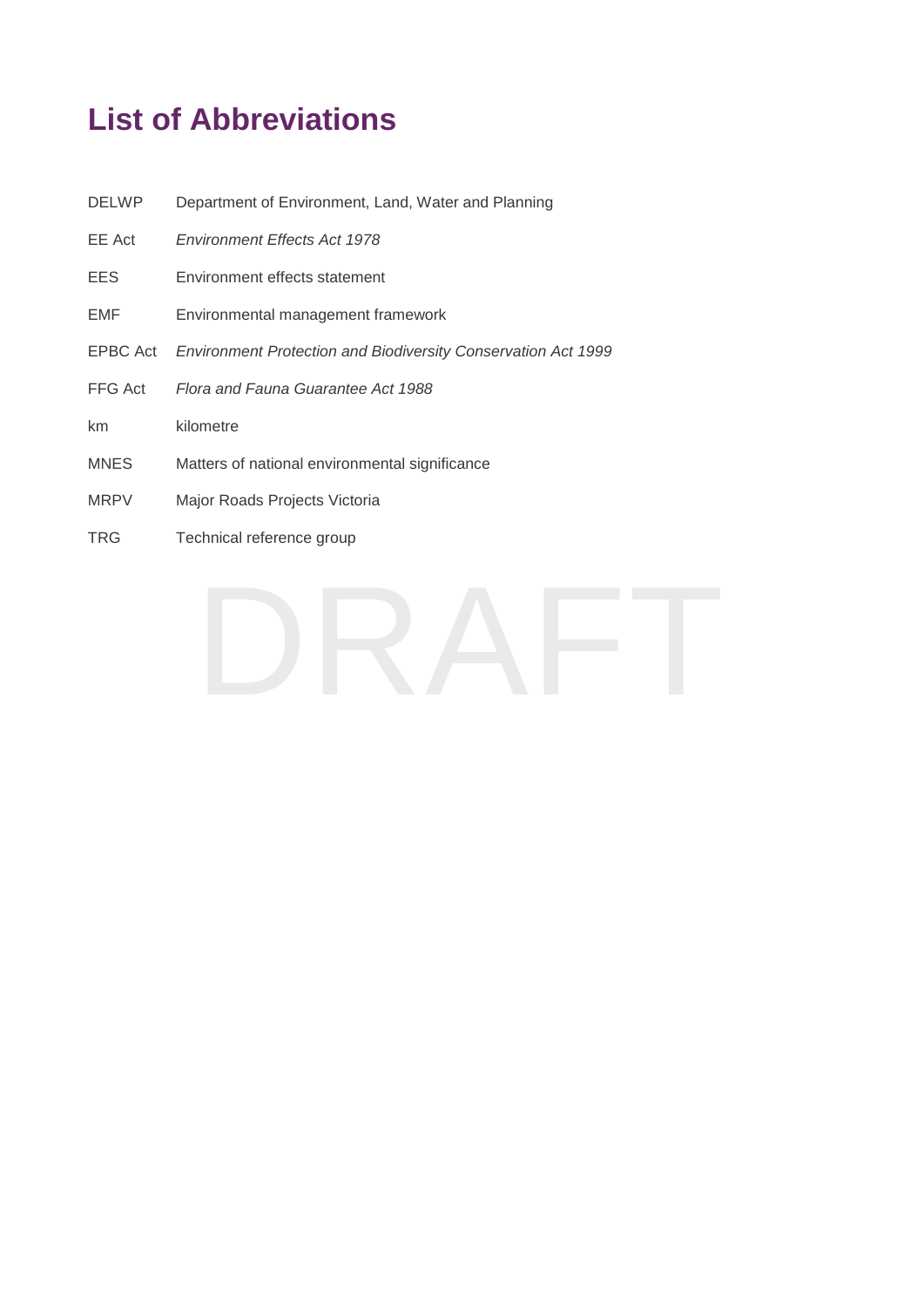# **Contents**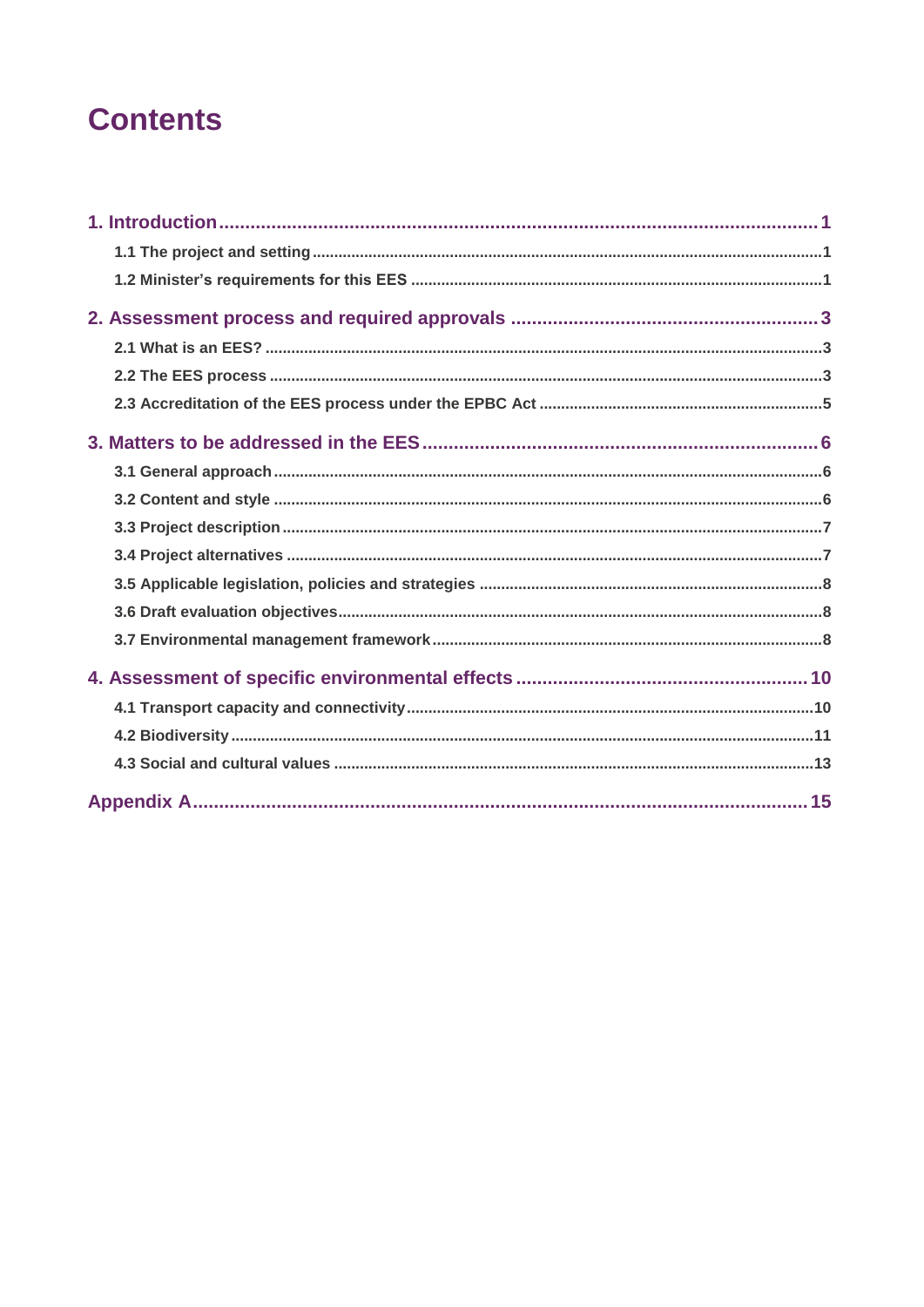# <span id="page-5-0"></span>**1. Introduction**

In light of the potential for significant environmental effects, on 14 October 2018 the Victorian Minister for Planning (the Minister) determined under the *Environment Effects Act 1978* (EE Act) that Major Road Projects Victoria (MRPV) is to prepare an environment effects statement (EES) for the Yan Yean Road (Stage 2) Upgrade Project (the project). The purpose of the EES is to provide a detailed description of the project, assess its potential effects on the environment<sup>1</sup> and assess alternative project layouts, designs and approaches to avoid and mitigate effects. The EES will inform and seek feedback from the public and stakeholders and enable the Minister to issue an assessment of the project's environmental effects under the EE Act at the conclusion of the process. The Minister's assessment will inform statutory decision-makers responsible for the project's approvals.

The *Draft Scoping Requirements for the Yan Yean Road (Stage 2) Upgrade Project* (draft scoping requirements), set out the specific matters to be investigated and documented in the EES. The final scoping requirements will be issued by the Minister following consideration of public comments received on this draft.

While the scoping requirements are intended to cover all relevant matters, the EES will need to address other issues that emerge during the EES investigations, especially those relevant to statutory decisions that will be informed by the assessment.

# <span id="page-5-1"></span>**1.1 The project and setting**

Doreen, Yarrambat and Pienty to employment and services in established he<br>is Greensborough and Diamond Creek. The proposed upgrade of Yan Yean R<br>Bridge Inn Road is the second stage of the Yan Yean Road upgrade (Figure<br>Cree Yan Yean Road is a significant north-south arterial road serving the northern growth area and providing connectivity for Doreen, Yarrambat and Plenty to employment and services in established neighbouring suburbs such as Greensborough and Diamond Creek. The proposed upgrade of Yan Yean Road from Kurrak Road to Bridge Inn Road is the second stage of the Yan Yean Road upgrade (Figure 1). Stage 1, from Diamond Creek Road to north of Kurrak Road, received approvals in 2012 and construction is currently underway with a completion targeted for 2019. Stage 2 is proposed to:

- duplicate 5.5 km of Yan Yean Road, between Kurrak Road, Yarrambat, and Bridge Inn Road, Doreen, from two to four lanes;
- replace the roundabouts at Bridge Inn Road and Orchard Road with traffic lights;
- construct two new roundabouts at Heard and Jorgensen Avenues and two new signalised intersections at North Oatlands Road and Bannons Lane;
- upgrade the signalised intersection at Ironbark Road;
- upgrade street lighting at intersections, road signage and landscaping;
- construct new drainage and upgrade/relocate utility services;
- construct a shared user path on one side and a footpath on the other side for the entire length of the upgrade; and
- install continuous safety barriers along both sides of the road and in the centre median.

## <span id="page-5-2"></span>**1.2 Minister's requirements for this EES**

 $\overline{a}$ 

The Minister's decision to require an EES included the procedures and requirements applicable to its preparation, in accordance with section 8B(5) of the EE Act (see Appendix A). These requirements included the following key matters for the EES to examine:

- *projected traffic growth volumes and related uncertainties for Yan Yean Road and related roads in the network;*
- *design alternatives and refinements and their associated impacts, particularly how they avoid and minimise native tree loss with proposed locations of tree and vegetation removal, no go zones and offset requirements and a demonstration that avoid and minimise principles have been applied; and*
- *consideration of carriageways, medians, shared pathways, footpaths, intersections and other treatments to minimise the loss of preferred foraging trees for the critically endangered Lathamus discolor (Swift Parrot) and avoidance of high retention trees of ecological and cultural value.*

<sup>1</sup> For the purpose of assessment of environmental effects under the EE Act, the meaning of 'environment' includes physical, biological, heritage, cultural, social, health, safety and economic aspects (Ministerial Guidelines, p. 2).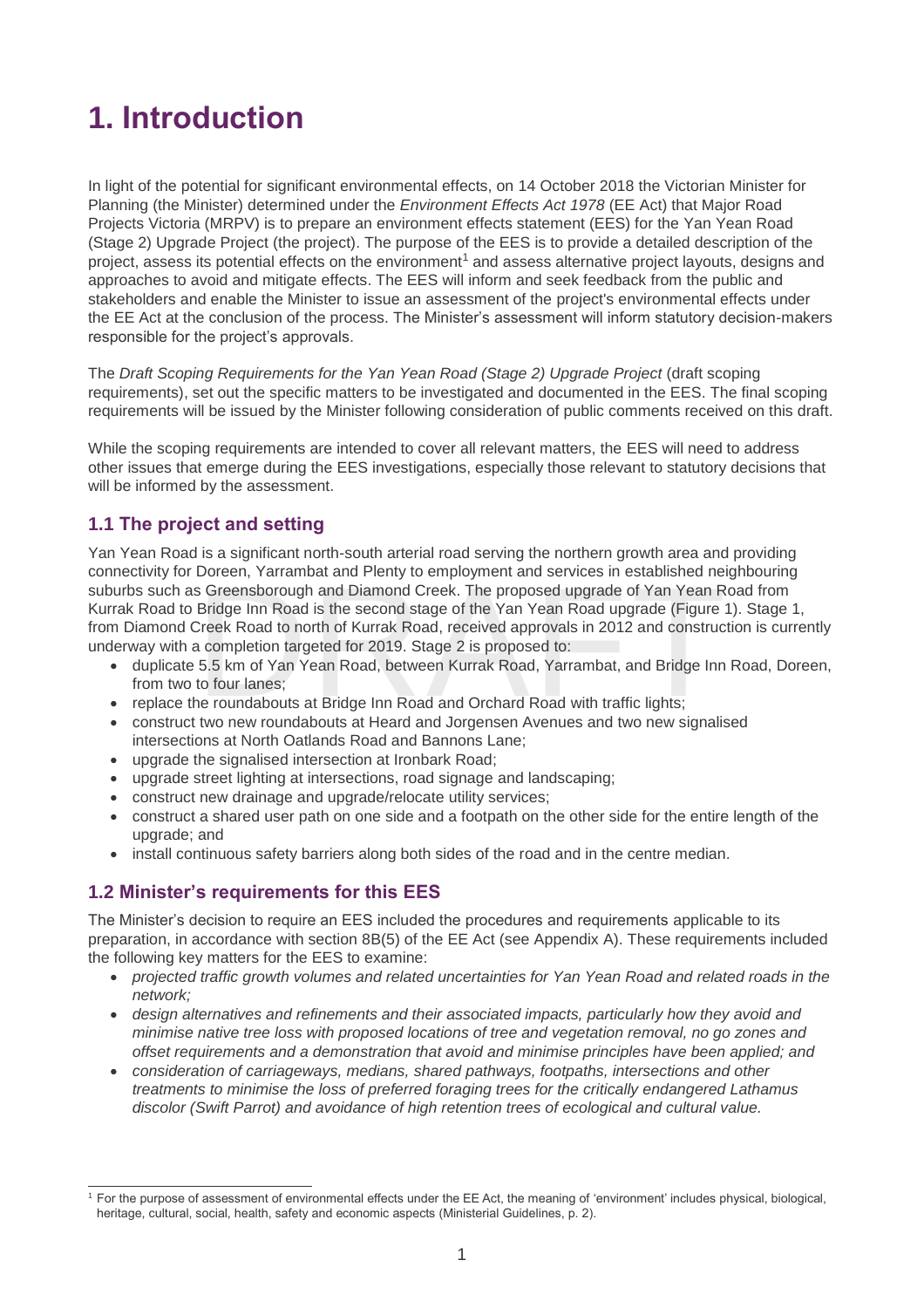These draft scoping requirements provide further detail on the specific matters to be in investigated in the EES in the context of *Ministerial Guidelines for Assessment of Environmental Effects under the EE Act (Ministerial Guidelines)*.



**Figure 1: Location of the project (source: MRPV, 2019)**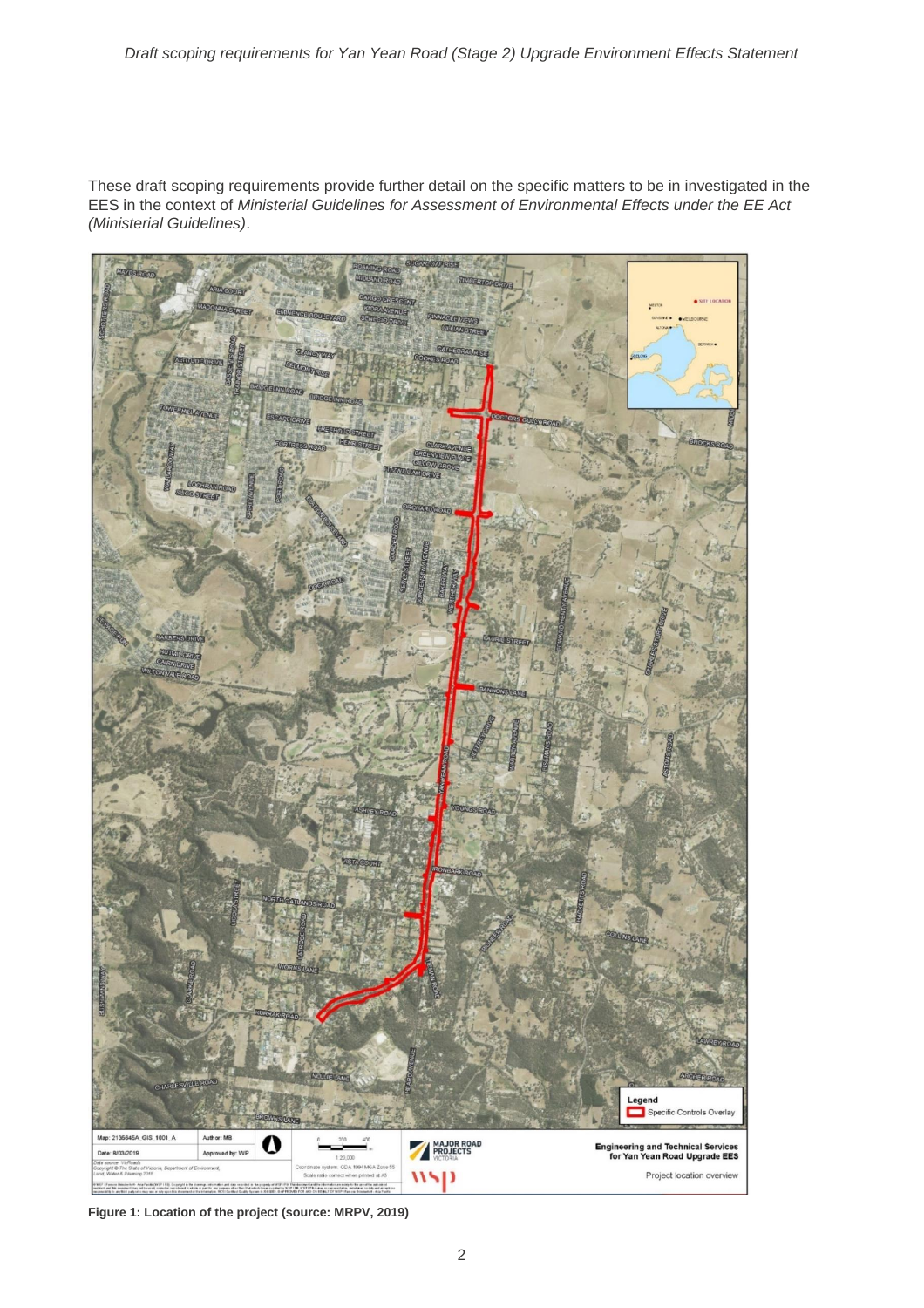# <span id="page-7-0"></span>**2. Assessment process and required approvals**

# <span id="page-7-1"></span>**2.1 What is an EES?**

An EES describes a project and its potential environmental effects. It should enable stakeholders and decision-makers to understand how the project is proposed to be implemented and the likely environmental effects of doing so. An EES has two main components.

- 1. The EES main report an integrated, plain English document that assesses the potential impacts of the project and offers mitigation or other measures to reduce the environmental effects. The main report draws on technical studies, data and statutory requirements such as specific limits for waste discharge to the environment and should clearly identify which components of the scope are being addressed throughout.
- 2. The EES technical reports specialist studies, investigations and analyses that provide the basis for the EES main report. These reports will be exhibited in full, as appendices to the main report.

## <span id="page-7-2"></span>**2.2 The EES process**

 $\overline{a}$ 

MRPV is responsible for preparing the EES, including conducting technical studies and undertaking stakeholder consultation. The Department of Environment, Land, Water and Planning (DELWP) is responsible for managing the EES process. The EES process has the following steps:

- preparation of a draft study program and draft schedule by MRPV (completed);
- establishment of an inter-agency technical reference group (TRG) convened by DELWP (completed);
- preparation and exhibition of draft scoping requirements by DELWP on behalf of the Minister (current step);
- on and exhibition of draft scoping requirements by DELWP on behalf of the M<br>in of the scoping requirements after considering public comments received du<br>d exhibition period, for issue by the Minister;<br>MRPV's EES studies an • finalisation of the scoping requirements after considering public comments received during the advertised exhibition period, for issue by the Minister;
- review of MRPV's EES studies and draft documentation by DELWP and the TRG<sup>2</sup>;
- completion of the EES by MRPV;
- review of the complete EES by DELWP to establish its adequacy for public exhibition;
- exhibition of MRPV's EES and invitation for public comment by DELWP on behalf of the Minister;
- appointment of an inquiry by the Minister to review the EES and public submissions received, conduct public hearings and provide a report to the Minister; and finally
- following receipt of the inquiry report, an assessment of the project's environmental effects by the Minister for the consideration of statutory decision-makers.

Further information on the EES process can be found on the department's website<sup>3</sup>. Figure 2 outlines the steps of the EES process.

 $^2$  For critical components of the EES studies, peer review by an external, independent expert may be appropriate.

<sup>3</sup> See [www.planning.vic.gov.au/environmental-assessment/what-is-the-ees-process-in-victoria.](http://www.planning.vic.gov.au/environmental-assessment/what-is-the-ees-process-in-victoria)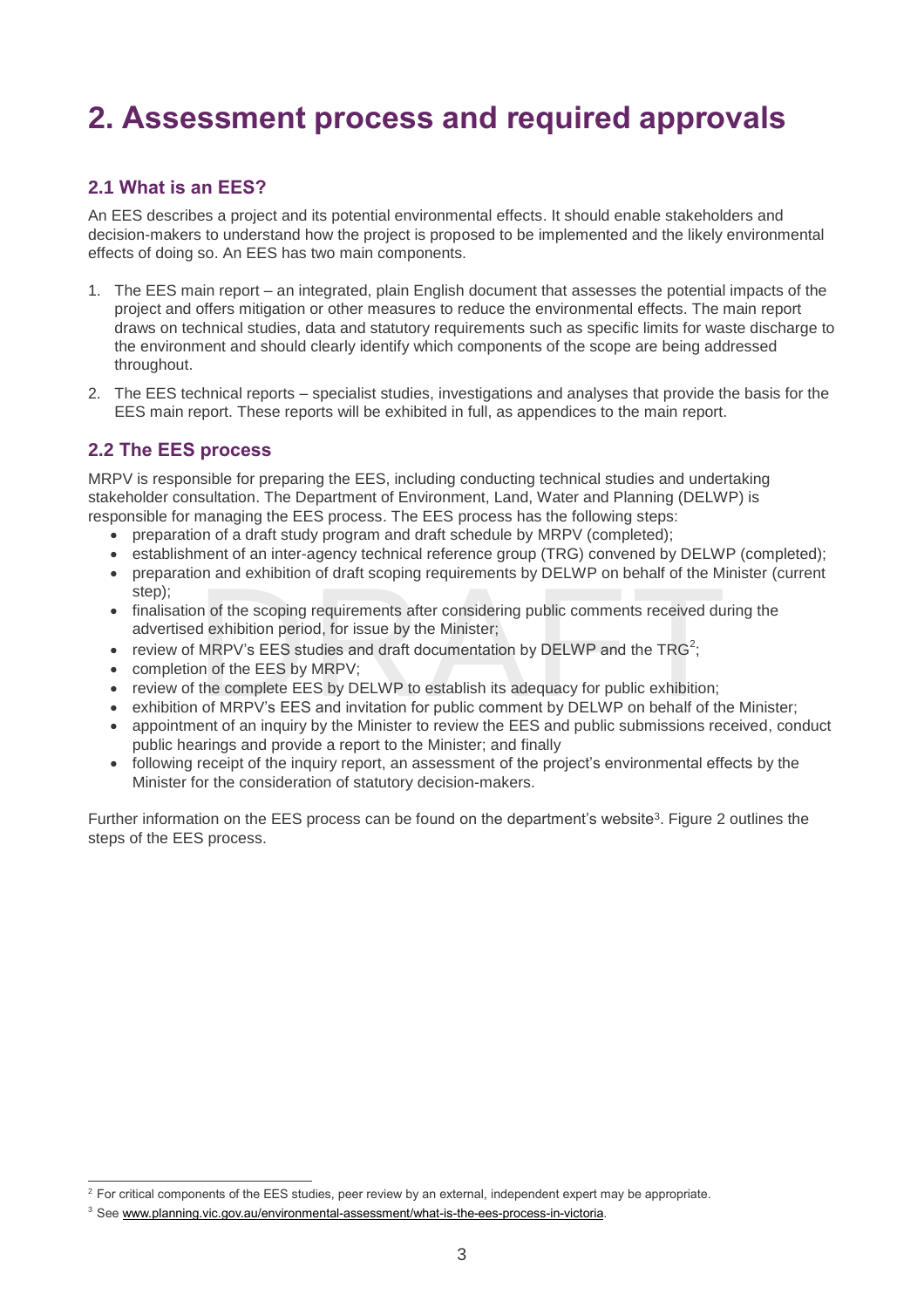

**Figure 2: The EES process**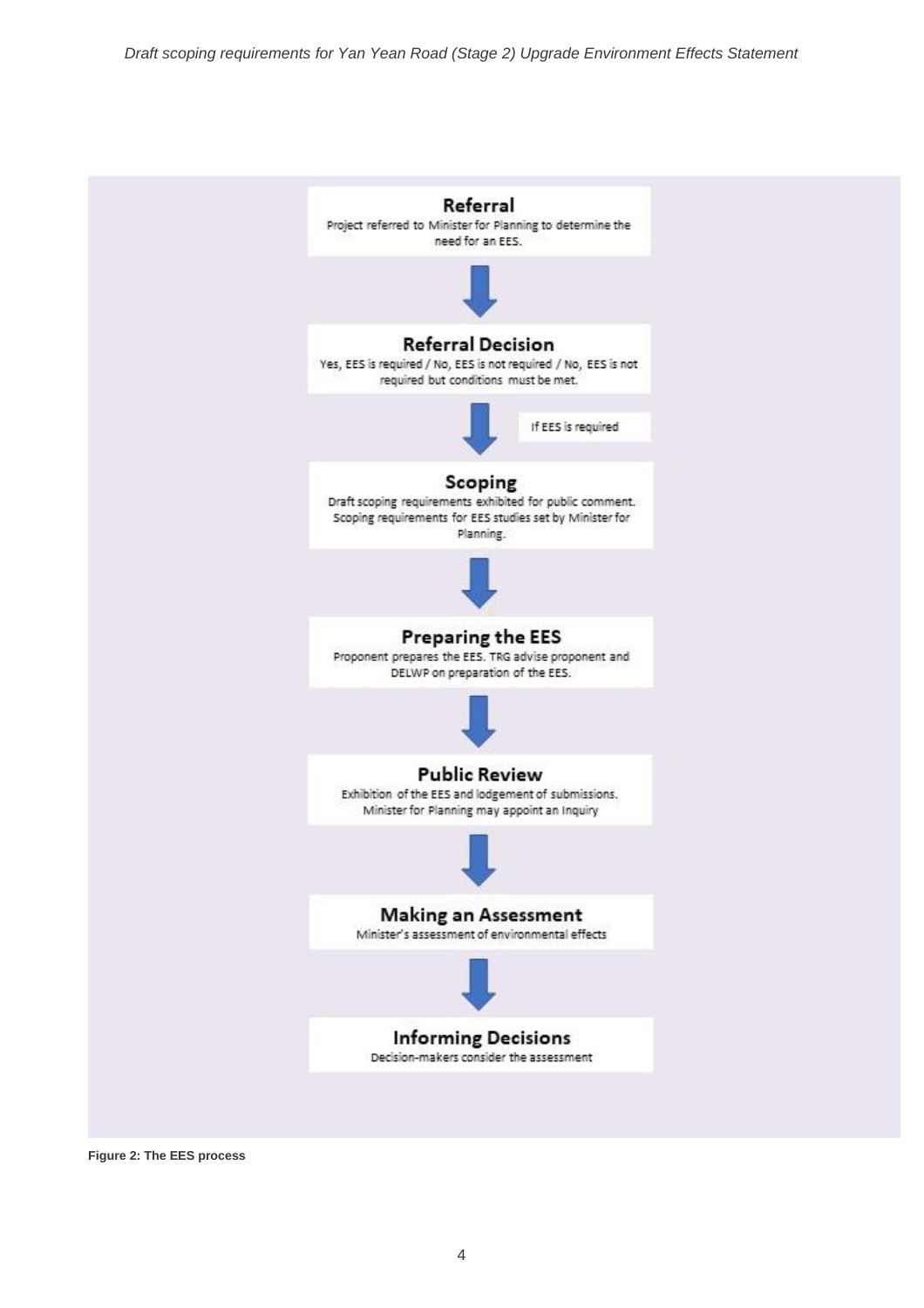#### **Technical reference group**

DELWP has convened an agency-based TRG, comprised of representatives of relevant state government agencies and departments as well as the Nillumbik Shire Council, City of Whittlesea and the Wurundjeri Woi Wurrung Cultural Heritage Aboriginal Corporation. The TRG will advise DELWP and MRPV on:

- applicable policies, strategies and statutory provisions;
- the scoping requirements for the EES:
- the design and adequacy of technical studies for the EES;
- MRPV's public information and stakeholder consultation program for the EES;
- responses to issues arising from the EES investigations;
- the technical adequacy of draft EES documentation; and
- coordination of statutory processes.

#### **Consultation plan**

The proponent is responsible for informing and engaging the public and stakeholders to identify and respond to their issues in conjunction with the EES studies. Stakeholders include potentially affected parties, the local community and interested organisations and individuals, as well as government bodies. Under its EES Consultation Plan, MRPV will inform the public and stakeholders about the EES process and associated investigations and will provide opportunities for input and engagement during the EES investigations. The EES Consultation Plan is reviewed by DELWP and the TRG before it is finalised and published on the DELWP website. The EES Consultation Plan will:

- identify stakeholders;
- characterise the stakeholder groups in terms of their interests, concerns and consultation needs and potential to provide local knowledge;<br>• describe the consultation methods to be used and outline a schedule of consulta potential to provide local knowledge;
- describe the consultation methods to be used and outline a schedule of consultation activities; and
- outline how inputs from stakeholders will be recorded, considered and/or addressed in the preparation of the EES.

#### **Statutory approvals and the EES process**

The project may require a range of approvals under Victorian legislation. DELWP coordinates the EES process as closely as practicable with the approvals procedures, consultation and public notice requirements.

The key approvals required under Victorian legislation are: an approved cultural heritage management plan (CHMP) under the *Aboriginal Heritage Act 2006* and an amendment to the Whittlesea and Nillumbik planning schemes under the *Planning and Environment Act 1987*.

Other approvals are likely to be required and will be determined throughout the course of the EES.

## <span id="page-9-0"></span>**2.3 Accreditation of the EES process under the EPBC Act**

The project was also referred to the Australian Government under the Commonwealth *Environment Protection and Biodiversity Conservation Act 1999* (EPBC Act). The delegate for the Commonwealth Minister for the Environment determined on 2 April 2019 that the project is a 'controlled action' and hence requires assessment and approval under the EPBC Act. The provision for the Australian Government's controlled action decision under the EPBC Act is sections 18 and 18A, listed threatened species and ecological communities.

The EES process is accredited to assess impacts on matters of national environmental significance (MNES) under the EPBC Act through the Bilateral Assessment Agreement between the Commonwealth and the State of Victoria – refer to Schedule 1 (part 5) of the bilateral agreement. Note that what are generally termed 'effects' in the EES process correspond to 'impacts' defined in section 82 of the EPBC Act.

The Commonwealth Minister or delegate will decide whether the project is approved, approved with conditions or refused under the EPBC Act, after having considered the Minister for Planning's assessment under the EE Act.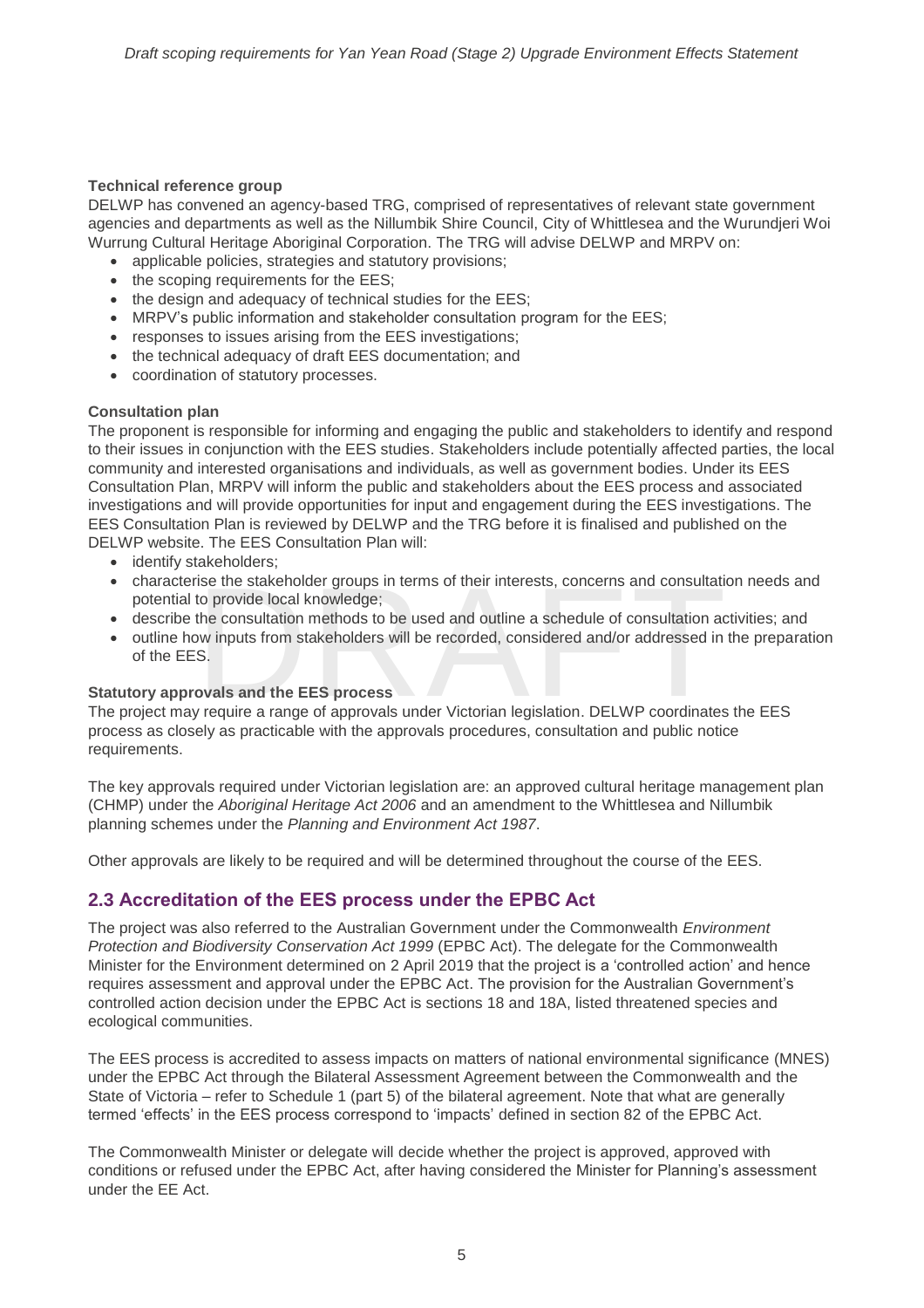# <span id="page-10-0"></span>**3. Matters to be addressed in the EES**

# <span id="page-10-1"></span>**3.1 General approach**

Preparation of the EES should be consistent with the principles of a systems approach and a risk-based approach<sup>4</sup> , so that a greater level of effort is directed at investigating and addressing those matters that pose a relatively higher risk of adverse effects. The EES should put forward a sound rationale for the level of assessment and analysis undertaken for any environmental effect or combination of environmental effects<sup>5</sup> arising from construction and operational stages of the project.

In the case of potentially significant effects, analyses documented within the EES should be detailed enough to provide a good understanding of the nature of the effects including:

- The potential effects on individual environmental assets —magnitude, extent and duration of change in the values of each asset— having regard to intended avoidance and mitigation measures;
- the likelihood of adverse effects, including those caused indirectly as a result of proposed activities, and associated uncertainty of available predictions or estimates;
- further management measures that are proposed where avoidance and mitigation measures do not adequately address effects on environmental assets, including specific details of how the measures address relevant policies;
- likely residual effects, including on relevant MNES, that are likely to occur assuming the proposed measures to avoid and mitigate environmental effects are implemented; and
- proposed approach to managing and monitoring environmental performance and contingency planning.

# <span id="page-10-2"></span>**3.2 Content and style**

and style<br>the EES and related investigations is to be guided by these scoping requireme<br>elines. It is MRPV's responsibility to ensure that adequate studies are undertated<br>to denvironmental effects, focusing primarily on si The content of the EES and related investigations is to be guided by these scoping requirements and the Ministerial Guidelines. It is MRPV's responsibility to ensure that adequate studies are undertaken to support the assessment of environmental effects, focusing primarily on significant effects (including those that might emerge during the investigations). The EES should demonstrate how the project will achieve a balance of economic, social and environmental outcomes that contribute to ecologically sustainable development and provide a net community benefit over the short and long-term.

The EES should provide a clear, well-integrated analysis of the potential effects of the proposed project, including proposed avoidance, mitigation and management measures, as well as feasible alternatives. To facilitate decisions on required approvals, the EES should also address statutory requirements associated with approvals that will be informed by the Minister's assessment. Overall, the main report should include:

- an executive summary of the potential environmental effects of the project outlined in Section 4, including potential effects on identified MNES;
- a description of the entire project, including its objectives, rationale and key elements;
- a description of the relationship of the project to public policies and plans;
- an outline of the primary approvals required for the project to proceed;
- descriptions of the existing environment and future climate change scenarios, where these are relevant to the assessment of potential effects;
- appropriately detailed assessments of potential effects of the project on environmental values, relative to the 'no project' scenario, together with an estimate of the uncertainty associated with predictions;
- intended measures for avoiding, minimising, managing and monitoring effects;
- any proposed offset measures where avoidance and mitigation measures will not adequately address effects on environmental values, including the identified MNES, and discussion of how any offset package proposed meets the requirements of the Victorian Guidelines for the Removal, Destruction or Lopping of Native Vegetation and the EPBC Act Environmental Offsets Policy as it relates to MNES;
- predictions of residual effects of the project assuming implementation of proposed environmental management measures;
- responses to issues raised through public and stakeholder consultation; and
- evaluation of the implications for the project from the implementation of legislation and policy.

 $\overline{a}$ 

<sup>&</sup>lt;sup>4</sup> Ministerial Guidelines (p. 14).

<sup>5</sup> Effects include direct, indirect, combined, facilitated, short and long-term, beneficial and adverse effects.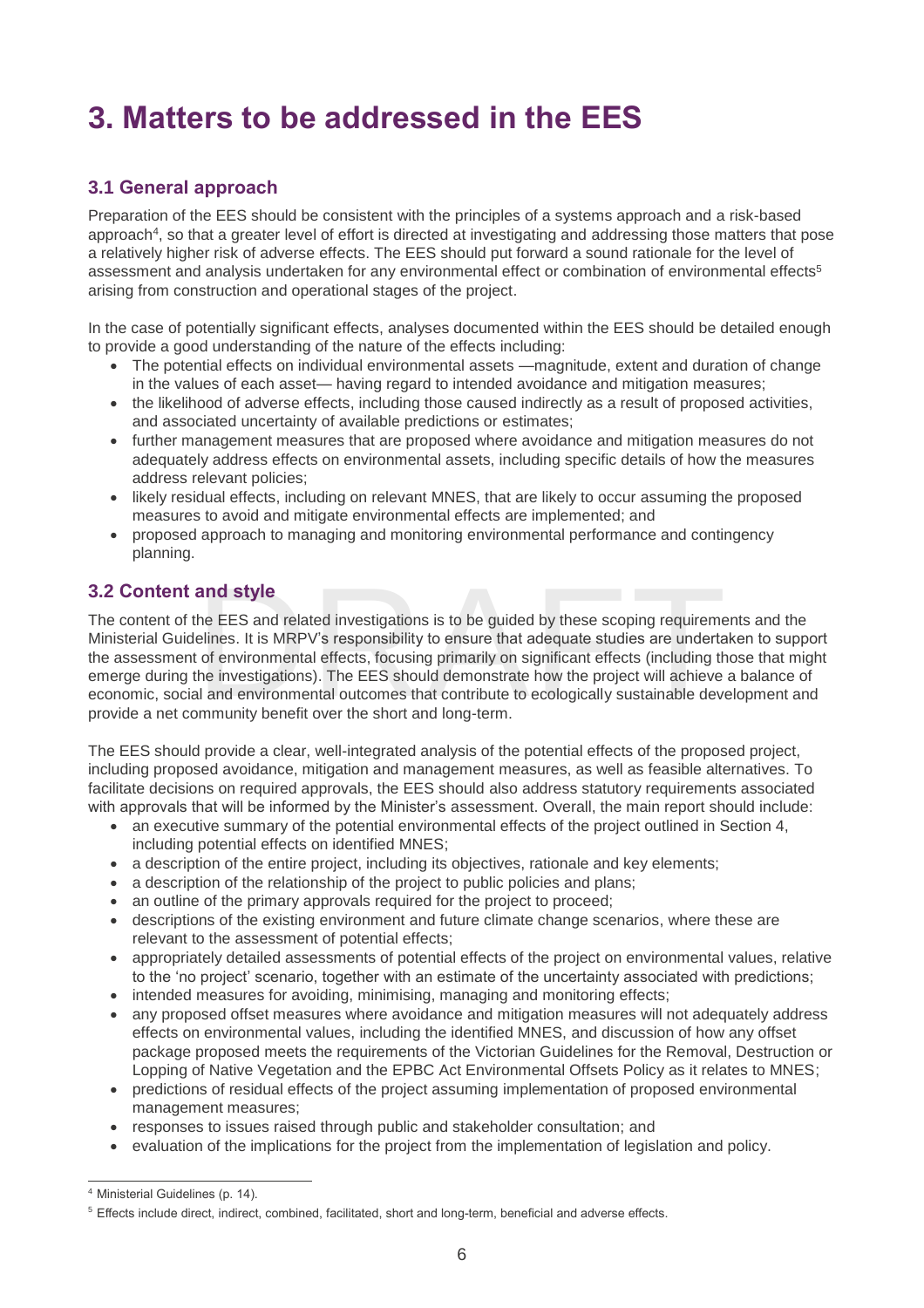MRPV must also prepare a concise, graphical-based non-technical summary document (hard copy A4, no more than 25 pages) for free distribution to interested parties. The EES summary document should include details of the EES exhibition, public submission process and availability of the EES documentation.

#### **Content review**

Close consultation by MRPV with DELWP and the TRG during the investigations and preparation of the EES will minimise the need for revisions prior to authorisation of the EES for public exhibition. Given the complexity of the project and the potential for significant environmental effects, peer review of specific key risks is also required incorporating the following:

- population growth as well as traffic demand assumptions that have been used in transport modelling;
- the consideration of context sensitive design in the proposed road design and whether it reflects an appropriate balance of economic, social and environmental objectives; and
- the ecological and cultural values of trees in the project area.

Both the TRG and peer review process will ensure that appropriate weighting and consideration of issues is contained within the EES once it is provided for public exhibition.

## <span id="page-11-0"></span>**3.3 Project description**

The EES is to describe the project in sufficient detail to allow an understanding of all components, processes and development stages, and to enable assessment of their likely potential environmental effects. The project description should canvass the following:

- on should canvass the following:<br>
ew of MRPV's and/or Vic Roads' (where appropriate given MRPV's recent inc<br>
ental performance and track record (including in relation to any EPBC Act app<br>
experience in delivering similar p • an overview of MRPV's and/or Vic Roads' (where appropriate given MRPV's recent inception) environmental performance and track record (including in relation to any EPBC Act approvals), including experience in delivering similar projects, as well as organisation health, safety and environmental policies;
- contextual information on the project, including its objectives and rationale, its relationship to statutory policies, plans and strategies, including the justification for need and selection of the project for upgrade and implications of the project not proceeding; and
- existing and planned land uses within, and in the vicinity of, the proposed project, supported by plans and maps.

The EES, to the extent practicable, should detail the project's components:

- location, footprint, layout and access arrangements during construction and operation;
- approach to be taken to minimise visual and landscape impacts and to contribute positively to neighbourhood character;
- proposed construction techniques, temporary occupation of land, extent of areas to be disturbed during construction and infrastructure and service relocation;
- solid waste, wastewater and hazardous material generation and management during construction and operation;
- lighting, safety, security, and traffic noise requirements during construction and operation;
- hours of construction work and a description of the expected duration of project components, including which components are temporary and which are permanent; and
- a description of any repeated or ongoing components such as anticipated maintenance.

## <span id="page-11-1"></span>**3.4 Project alternatives**

The EES should document the project's design development process leading to the project design presented in the EES and the consideration of relevant alternatives (project design, construction method/staging). The discussion of relevant alternatives should include:

- identification and evaluation of each of the alternatives considered;
- the environmental considerations in each alternative; and
- an explanation as to how the preferred alignment and project design was selected.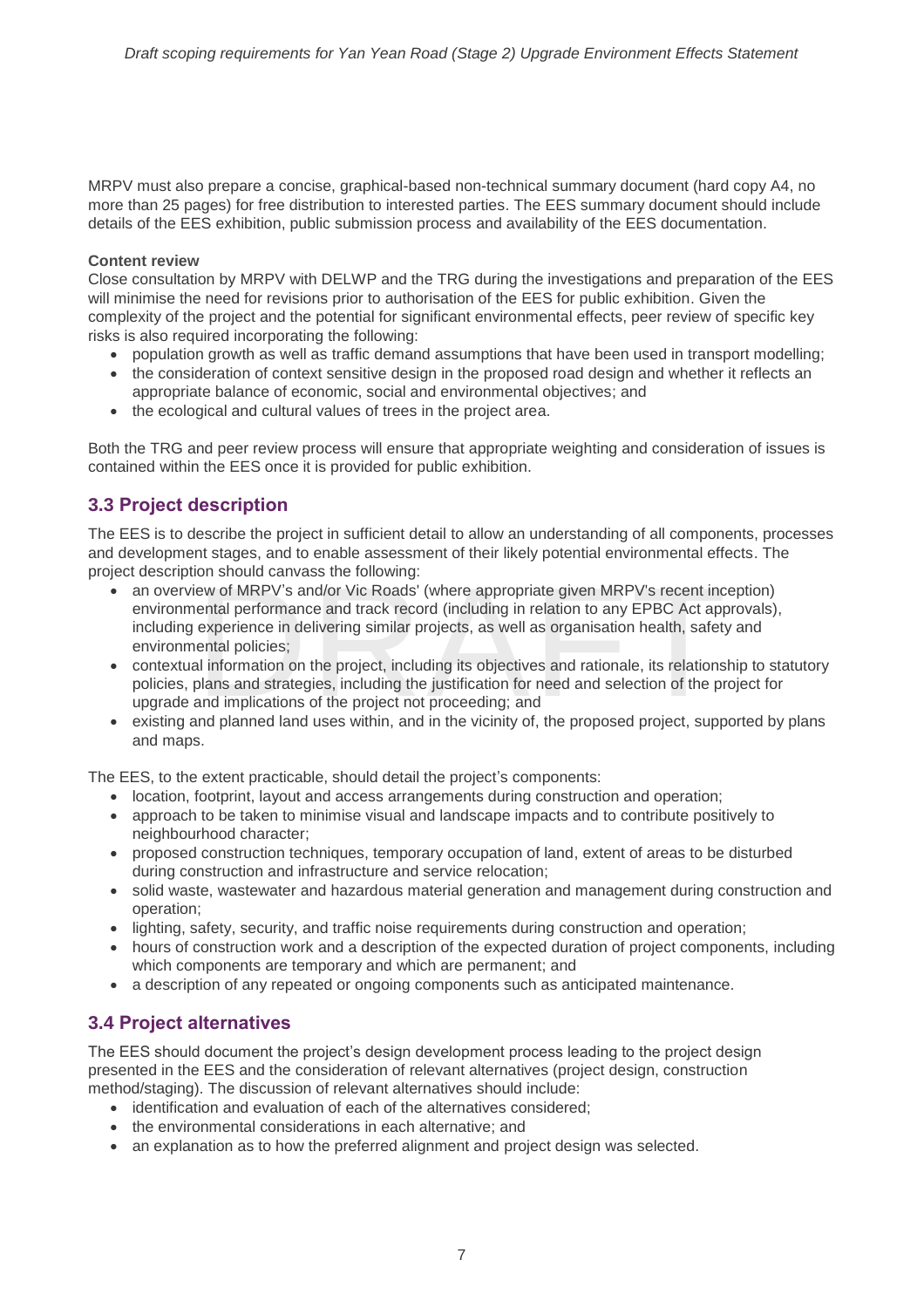# <span id="page-12-0"></span>**3.5 Applicable legislation, policies and strategies**

In addition to the EE Act and the EPBC Act, the EES will need to identify relevant legislation, policies, guidelines and standards, and assess their specific requirements or implications for the project, particularly in relation to required approvals.

# <span id="page-12-1"></span>**3.6 Draft evaluation objectives**

Draft evaluation objectives are provided in Section 4 for each of the topics to be addressed in the EES. The draft evaluation objectives identify desired outcomes in the context of key legislative and statutory policies, as well as the principles and objectives of ecologically sustainable development and environment protection, including net community benefit. They provide a framework to guide an integrated assessment of environmental effects, in accordance with the Ministerial Guidelines, and for evaluating the overall implications of the project. These objectives may be refined by the proponent or DELWP as the EES is prepared.

## <span id="page-12-2"></span>**3.7 Environmental management framework**

Inadequate management of environmental effects during project construction, operation and rehabilitation and closure could result in a failure to achieve necessary environmental outcomes and statutory requirements or sustain stakeholder confidence. Hence, the environmental management framework (EMF) in the EES should provide a transparent framework with clear accountabilities for managing and monitoring the environmental effects and hazards associated with the construction and operational phases<sup>6</sup>. The entity responsible for approval of environmental plans should be identified.

tal effects and hazards associated with the construction and operational phas<br>approval of environmental plans should be identified.<br>ides the management framework for most environmental effects of the projec<br>ficant effects, Legislation provides the management framework for most environmental effects of the project. However, potentially significant effects, as outlined in the Minister's Decision, require further assessment (Section 4). In addition to these, there will be a number of localised impacts realised during construction and operation. Therefore, the EMF must outline how potential adverse effects on community, businesses and land uses with regard to air quality and noise, traffic, public safety, landscape and visual amenity, open space, built form and neighbourhood character will be avoided, minimised or mitigated.

The EMF should describe the baseline environmental conditions to allow evaluation of the residual environmental effects of the project, as well as the efficacy of applied environmental management and contingency measures. The framework should include:

- an environmental management system, with organisational responsibilities, accountabilities and governance arrangements;
- an environmental risk register that is maintained during project implementation; and
- environmental management measures proposed in the EES to address specific issues, including commitments to mitigate adverse effects and enhance environmental outcomes.

An important aspect of the EMF is community consultation, stakeholder engagement and communications during the construction and operation of the project. As the project proceeds it will largely be the EMF that outlines opportunities for local stakeholders to engage with MRPV to seek responses to issues that might arise during construction or operation. To this end the EMF will set out procedures for:

- complaints recording and resolution;
- auditing and reporting of performance including compliance with relevant statutory conditions and standards; and
- review of the effectiveness of the environmental management framework for continuous improvement.

 $\overline{a}$ <sup>6</sup> Ministerial Guidelines (p. 20).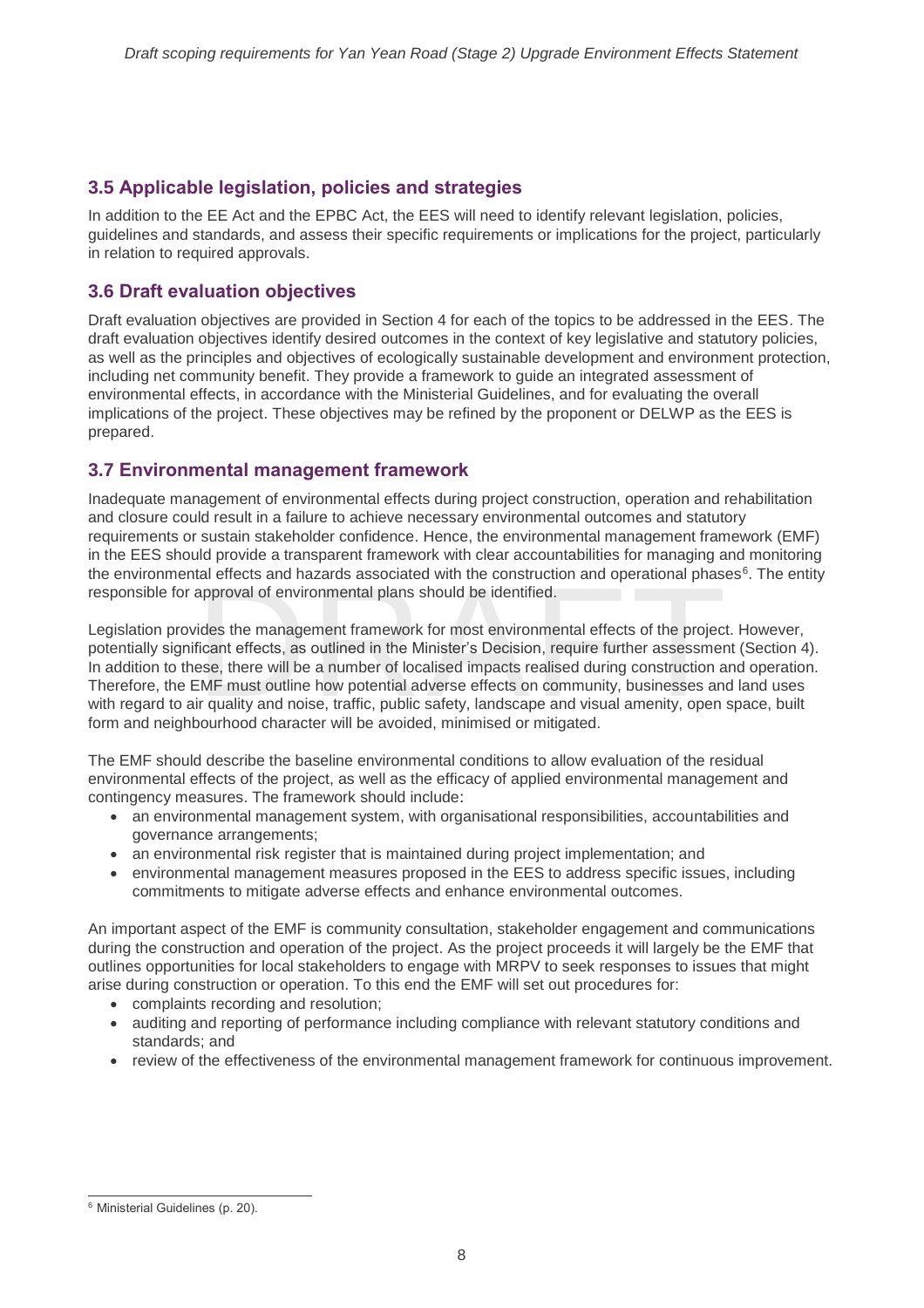Management measures proposed in the EES to address specific issues, including commitments to mitigate adverse effects and enhance environmental outcomes should be clearly described in the EMF. The EMF should describe proposed objectives, indicators and monitoring requirements, including for (but not limited to) managing or addressing:

- biodiversity values (including MNES);
- tree retention;
- surface runoff, flood potential and groundwater;
- landscape and visual values;
- social outcomes and community engagement;
- noise and emissions to air particularly with respect to managing impacts on amenity during construction;
- Aboriginal and historic cultural heritage values;
- transport management including managing temporary disruption and changed accessibility during construction;
- traffic during construction; and
- site reinstatement.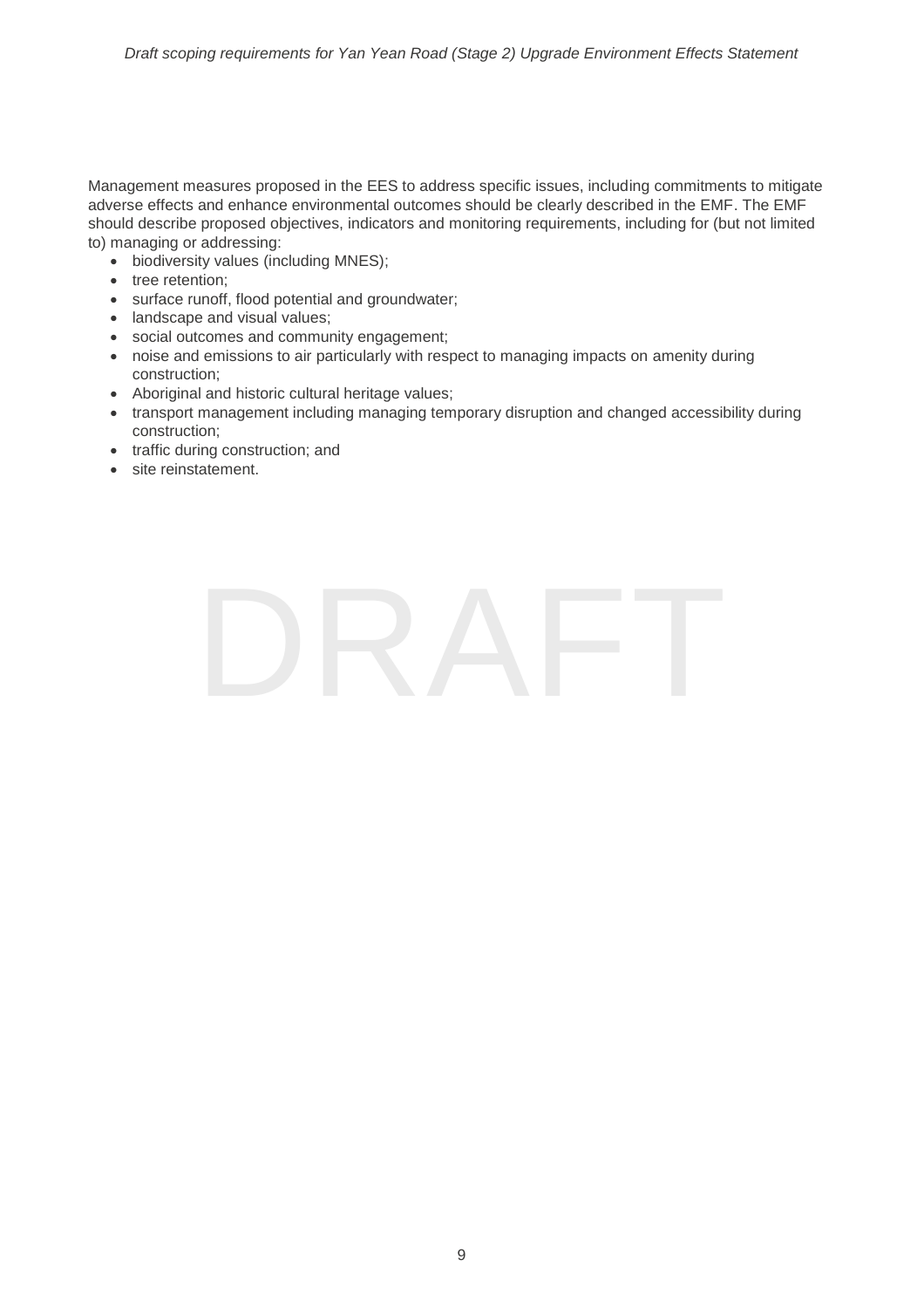# <span id="page-14-0"></span>**4. Assessment of specific environmental effects**

The Minister determined an EES was required for the project due mainly to the potential significant effects on biodiversity, social and cultural values as a result of the proposed clearance of a very large number of trees and habitat, including potential cumulative effects on the *Lathamus discolor* (Swift Parrot) (Section 1.2). Therefore, the EES studies should focus on the investigation of these issues.

However, the EES should also identify other potential adverse environmental effects of the project, such as on social, land use, community amenity and planning, and canvass an environmental management approach and performance measures to ensure any effects are identified and avoided, minimised or mitigated (see Section 3.5). The framing of the draft objectives reflects the key subject matters to be investigated, relevant legislation and policies (Section 3.6), the objectives and principles of ecologically sustainable development and environmental protection, as well as environmental issues identified by MRPV in preliminary documentation and through public exhibition of the draft scoping requirements. MRPV should consult closely with DELWP and the TRG throughout the preparation of the EES to ensure that the investigation of issues is both thorough and targeted.

The following sections set out specific requirements for the assessment of effects referenced in the Minister's Decision (Section 1.2), using the following structure for each of the matters to be investigated.

- 1. **Identify key issues or risks** that the project poses to achieve the draft evaluation objective.
- 2. **Characterise the existing environment** to underpin impact assessments having regard to the level of risk.
- 3. **Assess the likely effects** of the project on the existing environment and evaluate their significance.
- **Is ideally effects** of the project on the existing environment and evaluate their si<br>
sign and mitigation measures that could substantially reduce and/or mitigat<br>
ffects. An assessment of residual effects (post mitigation 4. **Present design and mitigation measures** that could substantially reduce and/or mitigate the risk of significant effects. An assessment of residual effects (post mitigation) and their significance will be required to illustrate the effectiveness of the proposed mitigation measure.
- 5. **Propose performance objectives and management** measures to evaluate whether the project's effects are maintained within permissible levels and propose contingency approaches if they are not.

### <span id="page-14-1"></span>**4.1 Transport capacity and connectivity**

#### **Draft evaluation objective**

To provide for an effective corridor through the northern outer suburbs of Melbourne, to improve travel efficiency, road safety, and capacity.

#### **Key issues**

- Contribution to an integrated and sustainable transport system, including active transport.
- Transport connectivity and capacity across the northern outer suburbs of Melbourne, including network resilience and redundancy.
- Effects of any redistribution of traffic and implications for residents, residential areas and businesses during construction and operation.
- Connectivity of pedestrian and cycling networks across the northern outer suburbs of Melbourne and opportunities for future linkages.
- Reliability of predictions of future travel behaviour and transport demand over time.

#### **Existing environment**

- Describe both the broader and local transport network context for the project.
- Describe relevant policies, strategies and plans for transport in the vicinity of the project.
- Establish comprehensive baseline data on vehicular (freight, private motor vehicle, public transport) and active transport (pedestrian and bicycle movements) in the area affected by the project.
- Describe the elements of the road-based transport system (including private and commercial access to properties and cycling and pedestrian networks) that might be affected by the project during the construction and operational phases of the project.
- Undertake predictive modelling of local transport network traffic flows in the absence of the project.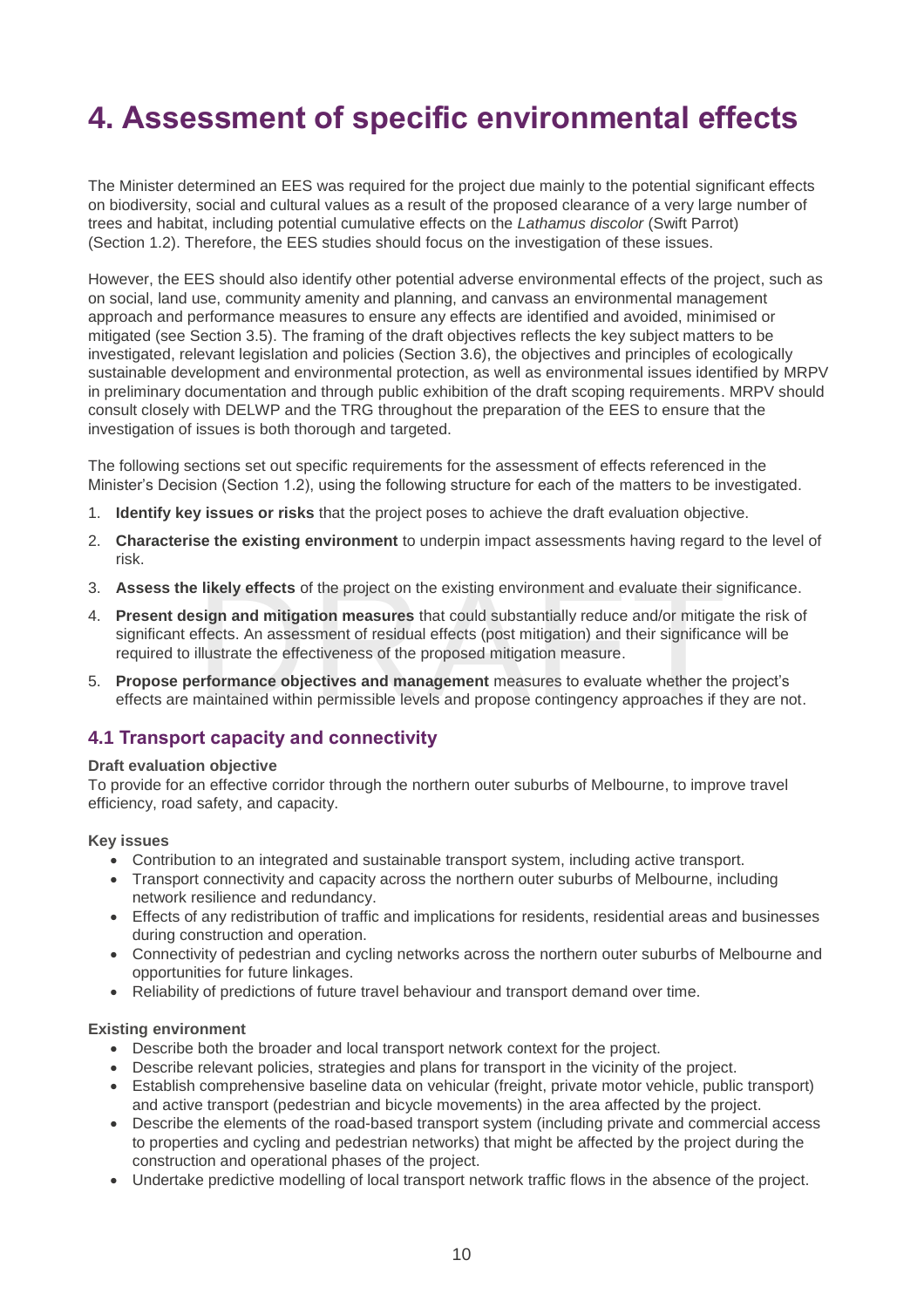### **Likely effects**

- Undertake predictive modelling of regional, local and project transport network traffic flows following implementation of the project.
- Characterise the extent to which the project will affect:
	- the overall geographic distribution of vehicles and magnitude of changes to travel times and accessibility for road users;
	- traffic management measures on local and arterial roads;
	- traffic safety, given the predicted transport network traffic flows following implementation of the project;
	- local access of the community to residential areas, schools, stand-alone businesses, retail centres, activity centres, community facilities and open spaces;
	- accessibility and safety for pedestrians at road junctions and community facilities;
	- connectivity, accessibility, function, experience and safety for cyclists and pedestrians including use of existing and new shared use paths, and/or on-road bike paths;
	- consistency with transport and urban plans (e.g. VicRoads Movement and Place Framework, Victorian Cycling Strategy (2018-2028), Plan Melbourne (2017-2050)); and
	- interactions, including possible cumulative impacts with other relevant projects, for example, the Northern Suburban Roads Program.
- Undertake sensitivity analysis to test assumptions and inputs of transport model.

### **Design and mitigation**

- Describe the proposed transport network design features and approach to optimise and integrate the project with the existing or modified transport network.
- the proposed transport network design features and approach to optimise and<br>ith the existing or modified transport network.<br>the proposed transport network design features and approach to optimise and<br>ith the existing pedes • Describe the proposed transport network design features and approach to optimise and integrate the project with the existing pedestrian and bicycle network, including any proposed solutions to enhance pedestrian and bicycle access in the vicinity of the project.
- Describe traffic calming or other management tools during construction that could be used to modify travel behaviour on the project and local roads.
- Describe the proposed approach to managing transport network conditions during the project's construction such as any staging proposed to maintain transport system function and the proposed nature and duration of diversions including for pedestrian and cycle links.

#### **Performance objectives**

• Describe and evaluate the approach to monitoring and subsequent contingency measures to be implemented in the event of adverse residual effects requiring further management.

## <span id="page-15-0"></span>**4.2 Biodiversity**

#### **Draft evaluation objective**

To avoid or, at least, minimise adverse effects on native vegetation (including remnant, planted, regenerated and large old trees), listed migratory and protected species/ecological communities and then to address offset requirements consistent with relevant state and commonwealth policies.

#### **Key issues**

- Potential for significant effects on biodiversity values including effects associated with threatening processes listed under the EPBC Act and/or *Flora and Fauna Guarantee Act 1988* (FFG Act) including, but not limited to, Swift Parrot, Matted Flax Lily, Studley Park Gum and large old trees.
- Potential for direct or indirect impact on vegetation and other landscape elements used by fauna listed under the EPBC Act, FFG Act and/or DELWP Advisory List.
- Potential loss or degradation of habitat (and/or habitat connectivity) including tree hollows, existing canopy and woody debris, due to removal of trees.
- Potential impacts to MNES through erosion, sedimentation and contamination of watercourses and groundwater near and downstream from the project site resulting from the construction and operation of the project.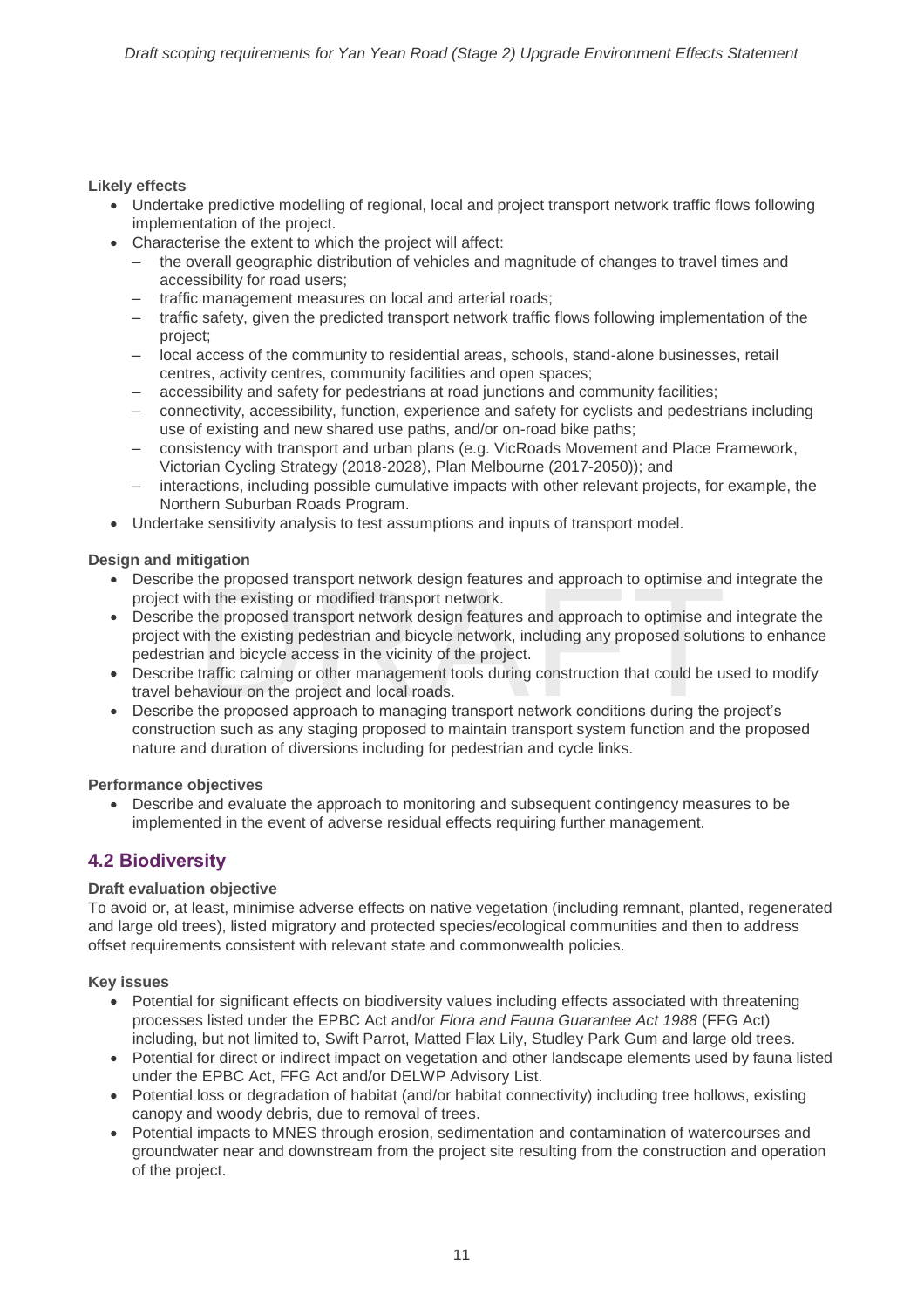#### **Existing environment**

- Characterise species, origin, dimension, health and lifespan of trees that may be affected by the project assuming current conditions continue, and appropriate care is provided.
- Describe the biodiversity values that could be directly or indirectly affected by the project, including:
	- native vegetation and ecological communities listed under the EPBC Act, FFG Act and DELWP Advisory List; and
	- native flora and fauna species (including assessment of likelihood of presence), particularly those listed under the EPBC Act, FFG Act and DELWP Advisory Lists.
	- adequate surveys for EPBC Act listed threatened species and ecological communities should be undertaken in accordance with Commonwealth Conservation Advices and Threatened Species Recovery Plans and completed prior to exhibition of the EES.

#### **Likely effects**

- Assess the potential effects (including facilitated) of the project (and feasible alternatives) on trees (including remnant, planted, regenerated and large old trees).
- Assess the potential effects (including facilitated) of the project (and feasible alternatives) on native vegetation, ecological communities and flora species, in particular any listed under the EPBC Act, FFG Act and DELWP Advisory list.
- Assess the potential effects (including facilitated) of the project (and feasible alternatives) to biodiversity values, including but not limited to:
	- removal or destruction of habitat (including remnant, regenerated or planted vegetation);
	- disturbance or alteration of habitat conditions or other sources of increased habitat threat;
	- initiating and/or exacerbating potentially threatening processes under the EPBC Act and FFG Act;
	- bance or alteration of habitat conditions or other sources of increased habitat<br>ing and/or exacerbating potentially threatening processes under the EPBC Ac<br>asing risk of mortality of fauna listed under the EPBC Act, FFG Ac – increasing risk of mortality of fauna listed under the EPBC Act, FFG Act and DELWP Advisory List;
	- introduction and/or spread of declared weeds or pathogens within or near the project area; and
	- impacts to MNES caused by water quality changes within and downstream of the project area.
- Assess the potential effects (including facilitated) on habitat connectivity and wildlife movement of fauna species listed under the EPBC Act, FFG Act and DELWP Advisory List.

#### **Design and mitigation**

- Develop design options and measures that can avoid or minimise significant direct and indirect effects on trees and develop strategies to address the loss of trees or effects of further habitat fragmentation.
- Identify design options and measures that could avoid or minimise significant direct and indirect effects on native vegetation, listed ecological communities, or protected flora and fauna species and their habitat, including habitat connectivity and associated wildlife movement.
- Develop rehabilitation strategies to enable the recovery or restoration/replanting of vegetation that can provide habitat for protected and listed threatened species and amenity to local community, consistent with any relevant threat abatement plan or conservation action plan.
- Develop offset strategies to offset loss of native vegetation consistent with state and commonwealth policies. If translocation of Matted Flax-lily is proposed, detailed information and justification about the proposed recipient site, risks of transfer, expected losses, likelihood of long-term success of translocated plants, and any uncertainties should be provided, with reference to current scientific advice and evidence from previous examples of translocations of the species.
- Justify and describe the assumptions and level of uncertainty associated with the proposed measures achieving their desired outcomes.

#### **Performance objectives**

- Describe and evaluate the approach to monitoring and subsequent contingency measures to be implemented in the event of adverse residual effects on biodiversity values requiring further management.
- Describe and evaluate proposed measures to manage residual effects of the project on biodiversity values, including an outline of an offset strategy and offset management plan that sets out proposed environmental offsets to satisfy commonwealth offset policy requirements.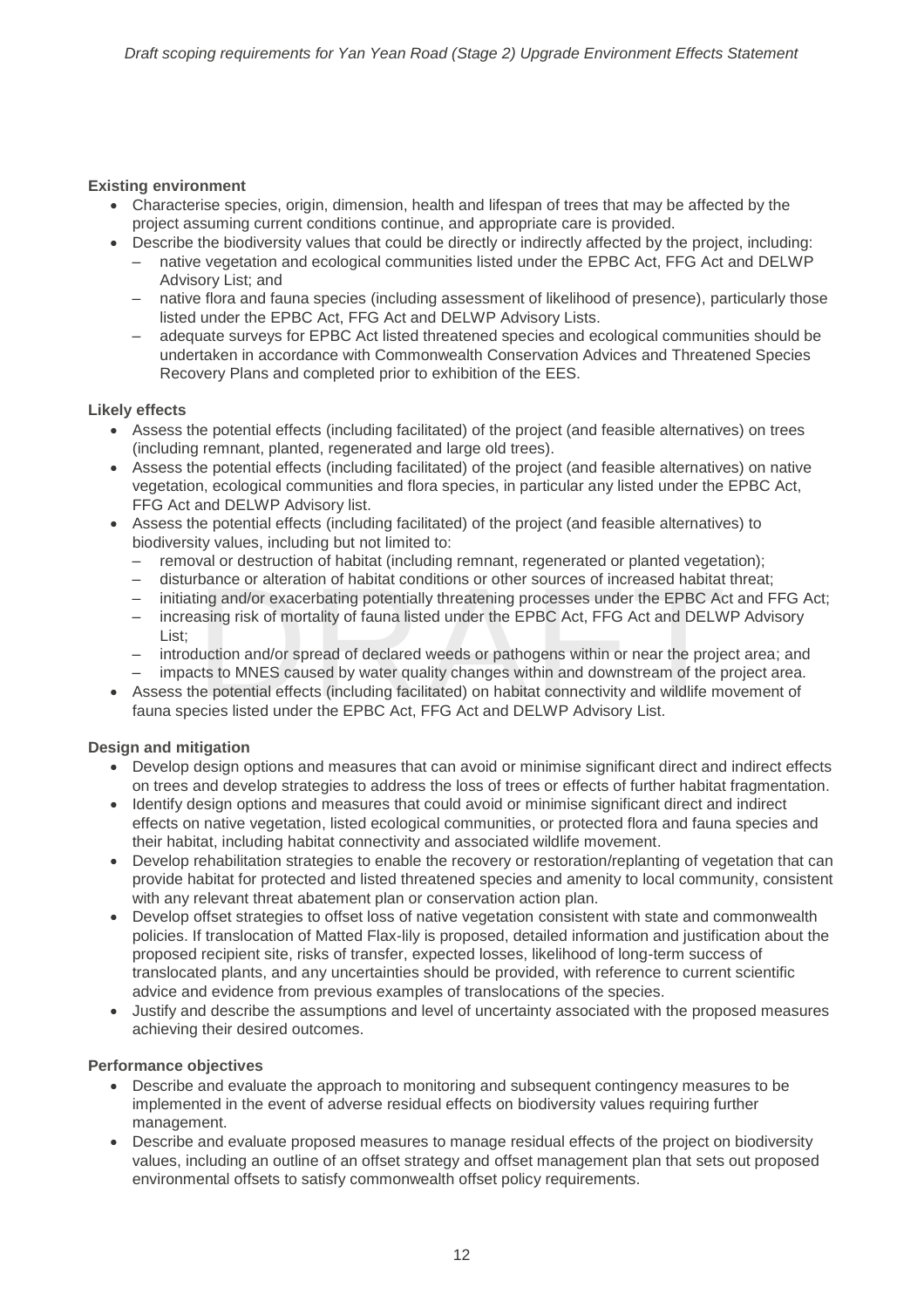# <span id="page-17-0"></span>**4.3 Social and cultural values**

#### **Draft evaluation objective**

To avoid or minimise the adverse effects on social and cultural values, including landscape values, Aboriginal and historical cultural heritage values, and remnant, planted and regenerated vegetation, and to maximise the enhancement of these values where opportunities exist.

#### **Key issues**

- Potential for adverse impacts on social and cultural values of trees.
- Potential for adverse impact on local amenity including visual impact, such as through reduction in canopy cover.
- Potential adverse effects on Aboriginal cultural heritage places and values.
- Potential adverse effects on historical cultural heritage values, especially buildings, properties, trees, archaeological sites and precincts.
- Potential adverse effects on urban landscapes that provide a range of functions (e.g. visual amenity, cooling from vegetation and shade).

#### **Existing environment**

- Identify the cultural and social value of trees within the project area and determine the existing amenity, cultural and ecological services value of the trees that may be affected by the project.
- Identify key landscape features and visual amenity values, as provided by trees, including urban landscape character, canopy cover, form, appearance, aesthetics and function.
- Review land use history, Aboriginal traditional knowledge, previous studies and relevant registers to identify areas with the potential for Aboriginal and historical cultural heritage values.
- Identify areas of Aboriginal cultural heritage sensitivity relevant to the project.
- e character, canopy cover, rorm, appearance, aesthetics and runction.<br>
and use history, Aboriginal traditional knowledge, previous studies and relevar<br>
reas with the potential for Aboriginal and historical cultural heritag • Identify potentially affected sites or precincts on the Victorian Heritage Register or Heritage Inventory, within Heritage Overlays in relevant planning schemes or otherwise documented as being of heritage significance.
- Investigate the condition and cultural heritage sensitivity of identified sites and heritage precincts.

#### **Likely effects**

- Assess the potential direct and indirect effects of the project on arboriculture elements (including remnant, planted, regenerated and large old trees).
- Assess likely extent and duration of residual adverse effects on, or improvements to, landscape aesthetics and functions.
- Assess likely effects on visual amenity values, as provided by arboriculture, including through use of photo-montages, sections and analysis drawings or other suitable methods for depicting predicted landscape changes, particularly from key viewing points.
- Assess residual effects of the project on identified or potential sites or places of Aboriginal cultural heritage and sites of historical cultural heritage, considering possible impact pathways and significance of any effects.

#### **Design and mitigation**

- Develop potential and proposed design options and measures that can avoid or minimise significant direct and indirect effects on trees or other landscape elements.
- Develop strategies to address the loss of trees or other landscape elements.
- Describe design, management or offset measures to enhance or alternatively avoid or minimise adverse effects on landscape and visual amenity.
- Describe design, management (harm avoidance and/or minimisation strategies) circumvent or mitigate potential adverse effects on known or potential Aboriginal cultural heritage or historical cultural heritage values.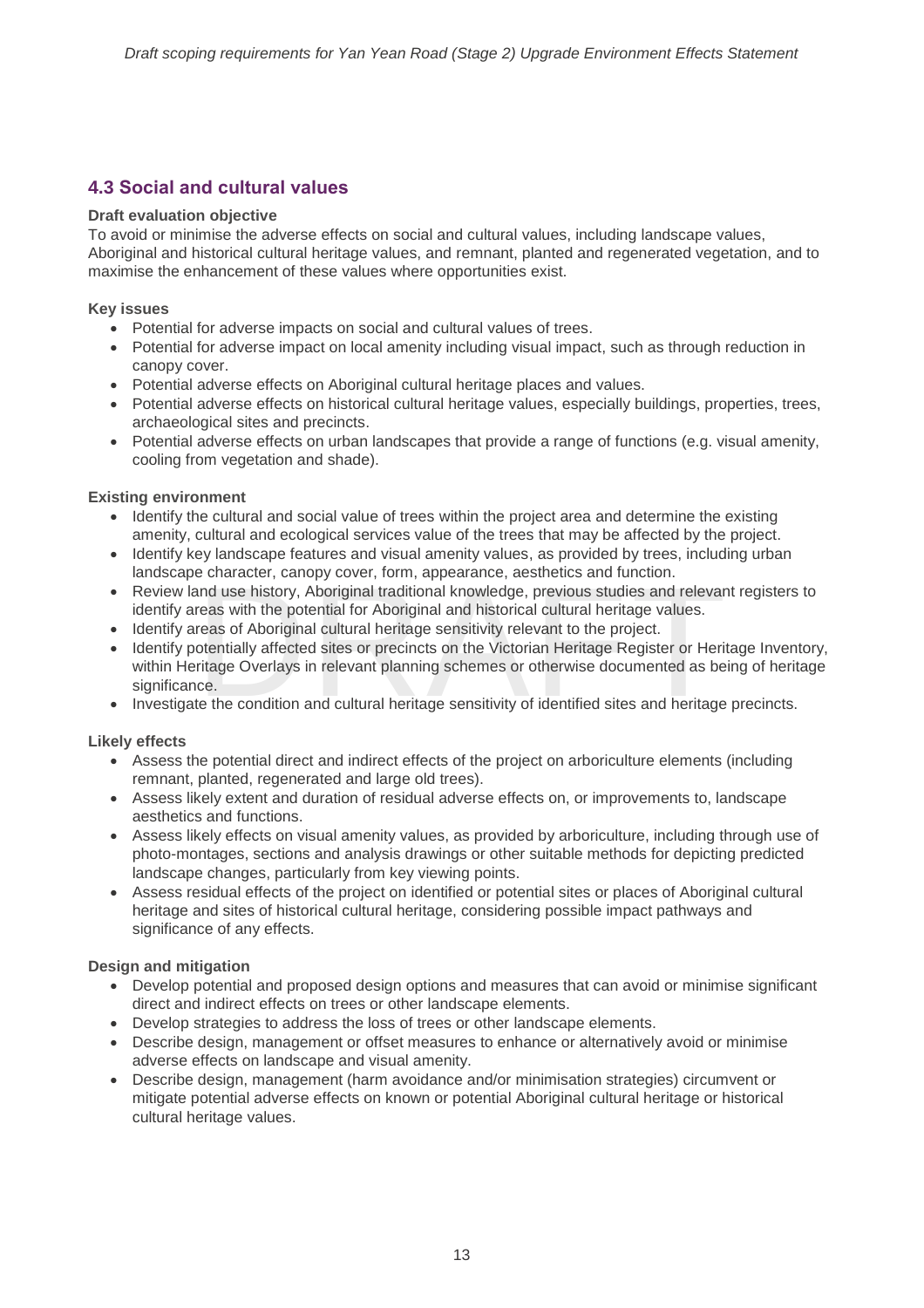#### **Performance objectives**

- Describe the arboriculture and landscape value outcomes that the project must achieve.
- Describe and evaluate the approach to monitoring and subsequent contingency measures to be implemented in the event of adverse residual effects on arboriculture and landscape values requiring further management.
- Describe the Aboriginal cultural heritage and historical heritage outcomes that the project must achieve including ensuring implementation of the conditions outlined in the cultural heritage management plan.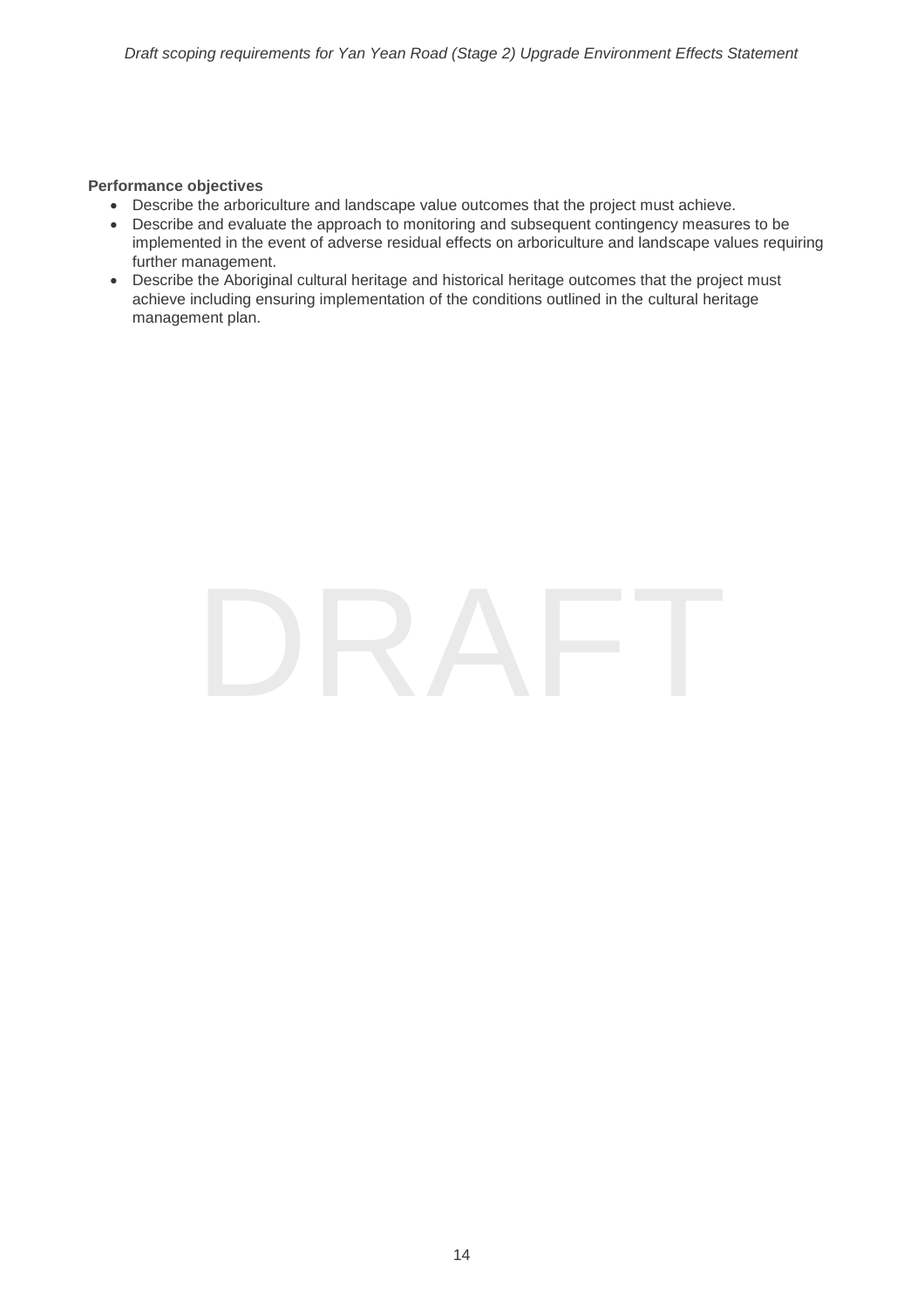# <span id="page-19-0"></span>**Appendix A**

#### **Procedures and requirements under section 8B(5) of the** *Environment Effects Act 1978*

The procedures and requirements applying to the EES, in accordance with both section 8B(5) and the *Ministerial guidelines for assessment of environmental effects under the Environment Effects Act 1978* (Ministerial Guidelines), are as follows.

- a) The EES is to document the investigation, avoidance and minimisation of potential environmental effects of the proposed road upgrade and relevant alternatives, as well as associated environmental mitigation and management measures. The EES should address:
	- (i) projected traffic growth volumes and related uncertainties for Yan Yean Road and related roads in the network;
	- (ii) design alternatives and refinements and their associated impacts, particularly how they avoid and minimise native tree loss with proposed locations of tree and vegetation removal, no go zones and offset requirements and a demonstration that avoid and minimise principles have been applied; and
	- (iii) consideration of carriageways, medians, shared pathways, footpaths, intersections and other treatments to minimise the loss of preferred foraging trees for the critically endangered *Lathamus discolor* (Swift Parrot) and avoidance of high retention trees of ecological and cultural value.
- b) The matters to be investigated and documented in the EES will be set out in detail in scoping requirements prepared by the Department of Environment, Land, Water and Planning (the department). Draft scoping requirements will be exhibited for 15 business days for public comment, before being finalised and then issued by the Minister for Planning.
- detail of investigation for the EES studies should be consistent with the scopin<br>his project and be adequate to inform an assessment of the potential environ<br>acceptability) of the project and any relevant alternatives, in c) The level of detail of investigation for the EES studies should be consistent with the scoping requirements issued for this project and be adequate to inform an assessment of the potential environmental effects (and their acceptability) of the project and any relevant alternatives, in the context of the Ministerial Guidelines.
- d) The proponent is to prepare and submit to the department a draft EES study program to inform the preparation of scoping requirements.
- e) The department is to convene an inter-agency technical reference group (TRG) to advise the proponent and the department on EES scoping, adequacy of technical studies during EES preparation, and statutory approval processes.
- f) The proponent is to prepare and submit to the department its proposed EES consultation plan for engaging the public and stakeholders during the preparation of the EES. Once completed to the satisfaction of the department, the consultation plan is to be implemented by the proponent, having regard to advice from the department and the TRG.
- g) Following confirmation of draft scoping requirements, the proponent is to prepare and submit to the department its proposed schedule for technical studies, preparation and exhibition of the EES. The schedule will enable alignment of the proponent's and department's schedules, particularly for managing timely TRG review of technical investigations and EES documentation.
- h) The proponent is to apply appropriate peer review and quality management procedures to enable the completion of EES studies and documentation to an acceptable standard.
- i) The EES is to be exhibited for a period of 30 business days for public comment, unless the exhibition period spans the Christmas–New Year period, in which case 40 business days will apply.
- j) An inquiry will be appointed under the *Environment Effects Act 1978* to consider and report on the environmental effects of the proposal.